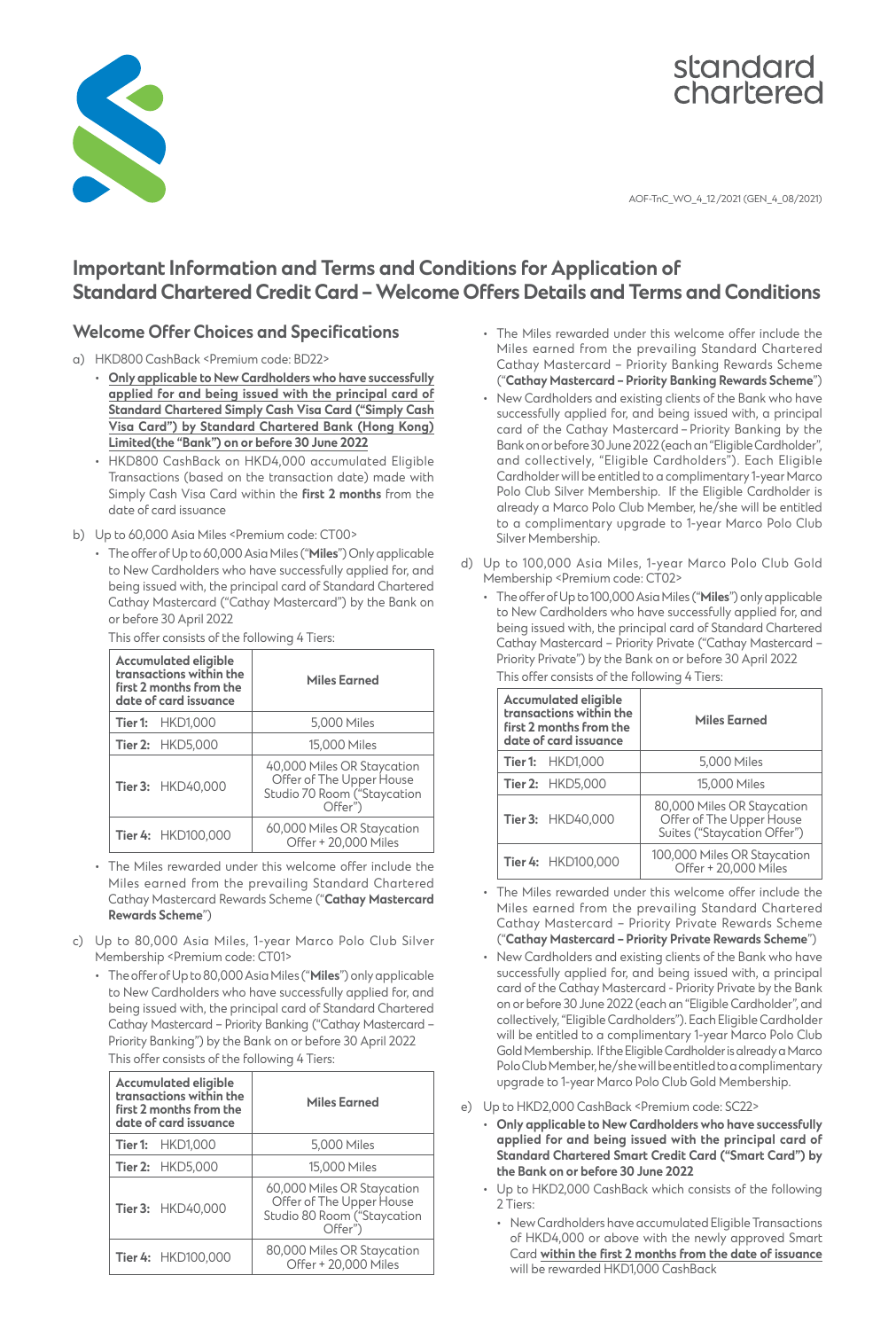- • Upon having satisfied the accumulated Eligible Transactions requirement under the Tier 1 Welcome Offer, New Cardholders will be entitled to 2.5% CashBack on the amount of Eligible Transactions made in excess of HKD4,000 **within the first 4 months from the date of card issuance**, subject to a maximum of HKD1,000 CashBack.
- CashBack entitled: up to HKD1,000 CashBack
- f) HKD600 CashBack <Premium code: BJ20>
	- • Only applicable to New Cardholders who have successfully applied for and being issued with the principal card by the Bank on or before 30 June 2022
	- HKD600 CashBack on HKD5,000 accumulated Eligible Transactions (based on the transaction date) made with Simply Cash Visa Card within the first 2 months from the date of card issuance

## **Welcome Offer Terms and Conditions**

### **A. General Terms and Conditions of Welcome Offer**

- The welcome offer ("Welcome Offer") is only applicable to new cardholders who have submitted credit card application during the period from 31 December 2021 to 31 March 2022 (both dates inclusive) (the "**Promotion Period**") and fulfilled the requirements as set out below.
- 2. New cardholders are applicants who do not currently hold and have not cancelled any principal card of Standard Chartered Credit Card or MANHATTAN Credit Card issued by the Bank in the past 6 months from the date of approval of their current application for a principal card of the credit cards as specified intheSectionsbelow.(eacha"**New Cardholder**",andcollectively, "**New Cardholders**").
- 3. "**Eligible Transactions**" are retail purchases (including both local and overseas transactions), online purchase or posted amount of instalment purchase but do not include without limitation cash advances, gambling tokens, insurance payment, Octopus Automatic Add Value Service, bill payment (including but without limitation tax and utilities payment) via Internet /ATMs / Phone Banking Services or other available means, any money/electronic money transfer (including but not limited to any transfer made via person to person (P2P) payment services or mobile device/app/electronic funds transfer platform), unposted/cancelled/ refunded/ falsified/ unauthorized transactions, any transfer / top up transaction from Qualified Cards to any account designed by the Bank from time to time, including but not limited to Octopus O!ePay, Alipay account and other digital payment account as may be made available by the Bank from time to time.
- The relevant credit card account must be valid, non-delinquent and in good financial standing at the time when the Welcome Offer is rewarded or the redemption letter for the Welcome Offer is sent to the New Cardholder; otherwise the Bank has the right to forfeit the Welcome Offer (as the case may be).
- 5. The Welcome Offer is not transferable, returnable or redeemable for cash.
- 6. **Each New Cardholder will only be entitled to the Welcome Offer once** regardless of the number of applications made and approved, the number of Standard Chartered Online Banking login and the number of times the requirements is met on one or more approved credit cards within the Promotion Period. The Bank reserves the right of final decision to the New Cardholder's entitlement of the Welcome Offer.
- New Cardholders are required to keep the relevant credit **card sales slips or online purchase records for inspection in case of transaction disputes for investigation by the Bank. Sales slips or online purchase records submitted to the Bank for inspection or investigation will not be returned.**
- 8. If a New Cardholder who has already received the Welcome Offer subsequently cancels the relevant credit card within one year from the date of issuance of the new card, **the Bank reserves the right to charge a cost equivalent to the value of the Welcome Offer and/or the Top-up Offer (as the case may be).**
- 9. All credit cards, banking products or services set out in these terms and conditions are subject to separate eligibility, application process and product terms and conditions. For further details, please refer to the staff of the Bank for assistance.
- 10. Any spending requirements mentioned in these terms and conditions are part of a promotional offer for reward points, gift, cash rebate or fee waiver (as the case may be). They are not mandatory requirements which must be met before a cardholder may apply and be granted any banking product or service. Any one product or service may be applied and be granted independently.
- 11. New Cardholders understand and accept that the Bank is not **the supplier of the mileage /products / services /gifts / membership provided. The Bank shall bear no liability relating to any aspect of the mileage /products /services/ gifts/membership, including without limitation, their quality, supply, descriptions of the mileage /products /services / gifts/membership provided by the relevant suppliers, false trade description, misrepresentation, mis-statement, omission, unauthorized representation, unfair trade practices or conduct in connection with the mileage /products / services / gifts / membership provided by the relevant suppliers, their respective employees, officers and/or agents. The use of the mileage/products/services/gifts/membership by the relevant suppliers is subject to the terms and conditions as stipulated by the relevant suppliers (if applicable).**
- 12. Employees of the Bank are not eligible for the Welcome Offer.
- 13. The Bank reserves the right to vary, extend, terminate and/or cancel this offer or amend these terms and conditions at any time. Any benefit or promotional offer for successful applicants is subject to availability and the Bank may change such offer at its discretion from time to time without notice to you. In case of any disputes, the Bank's decision shall be final and conclusive.
- 14. If there is any inconsistency or conflict between the English and the Chinese versions, the English version shall prevail.

### **B. Other Terms and Conditions of Welcome Offer**

New Cardholders (as defined in clause 2 of Section A) who fulfil the following requirements may be entitled to **one** of the Welcome Offer as set out in clause 2 of this Section B.

| <b>Type of Eligible Card</b>                                         | <b>Welcome Offer</b>                                                       |
|----------------------------------------------------------------------|----------------------------------------------------------------------------|
| Simply Cash Visa Card                                                | a) HKD800 CashBack                                                         |
| Standard Chartered<br>Cathay Mastercard                              | b) Up to 60,000 Asia Miles                                                 |
| Standard Chartered<br>Cathay Mastercard -<br>Priority Banking        | c) Up to 80,000 Asia Miles,<br>1-year Marco Polo Club Silver<br>Membership |
| Standard Chartered<br>Cathay Mastercard -<br><b>Priority Private</b> | d) Up to 100,000 Asia Miles,<br>1-year Marco Polo Club Gold<br>Membership  |
| <b>Smart Credit Card</b>                                             | e) Up to HKD2,000 CashBack                                                 |
| All types of Eligible Card                                           | HKD600 CashBack<br>F)                                                      |

Welcome Offer comprises of

- Terms and Conditions applicable to the Welcome Offer of HKD800 CashBack:
	- 3.i. New Cardholders have accumulated Eligible Transactions of HKD4,000 or above with the **newly approved Standard Chartered Simply Cash Visa Card within the first 2 months from the date of issuance** will be rewarded HKD800 CashBack.
	- 3.ii. CashBack earned under this Welcome Offer will be credited within 7 months from the date of issuance of the Simply Cash Visa Card. All CashBack earned will be credited and shown on the "360° Rewards" online redemption platform instead of being automatically credited to the New Cardholders' Simply Cash Visa Card accounts.
	- 3.iii. CashBack will be rounded up to the nearest Hong Kong dollar and decimal places will not be included.
	- 3.iv. In the event that any CashBack has been rewarded to New Cardholders but the transaction(s) that made up the Eligible Transactions entitling the New Cardholders to the CashBack, in whole orin part, is/are subsequently cancelled or refunded, without prior notice to the New Cardholders, the Bank has the right to charge to the Simply Cash Visa Card account a monetary amount equivalent to the value of the CashBack credited.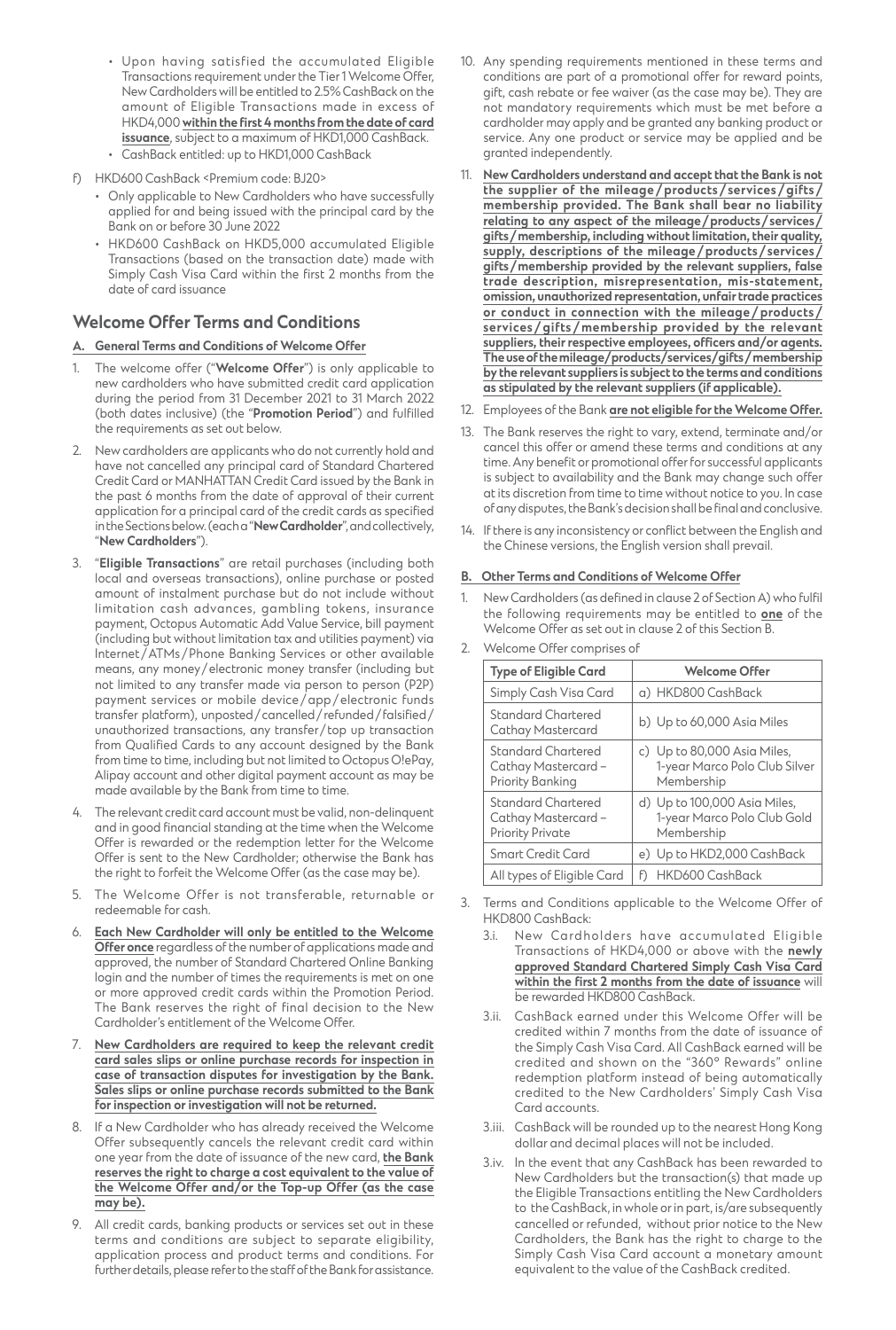- 3.v. CashBack can be freely redeemed for cash or gifts under the "360° Rewards" online redemption platform. Redemption of CashBack is subject to relevant terms and conditions. Please visit sc.com/hk/rewards for details and redeem the CashBack.
- 3.vi. If the Simply Cash Visa Card account is voluntarily or involuntarily closed, all CashBack (whether credited to New Cardholders or not) will be immediately forfeited.
- 4. Terms and Conditions applicable to Up to 60,000 Asia Miles 4.i. Miles entitled: up to 60,000 Miles
	- 4.ii. Up to 60,000 Asia Miles consists of the following 4 Tiers:
		- 4.ii.a. Tier 1: HKD1,000 = 5,000 Miles Accumulated Eligible Transactions of HKD1,000 made with the newly approved Cathay Mastercard **within the first 2 months from the date of card issuance** will be rewarded 5,000 Miles; **OR**
		- 4.ii.b. Tier 2: HKD5,000 = 15,000 Miles Accumulated Eligible Transactions of HKD5,000 madewiththe**newly approved Cathay Mastercard within the first 2 months from the date of card issuance** will be rewarded 15,000 Miles; **OR**
		- 4.ii.c. Tier 3: HKD40,000 = 40,000 Miles **OR** Staycation Offer of The Upper House Studio 70 Room ("**Staycation Offer**")

Accumulated Eligible Transactions of HKD40,000 madewiththe**newly approved Cathay Mastercard within the first 2 months from the date of card issuance** will be rewarded 40,000 Miles **OR** Staycation Offer; **OR**

- 4.ii.d. Tier 4: HKD100,000 = 60,000 Miles **OR** Staycation Offer + 20,000 Miles Accumulated Eligible Transactions of HKD100,000 madewiththe**newly approved Cathay Mastercard within the first 2 months from the date of card issuance** will be rewarded 60,000 Miles **OR** Staycation Offer plus 20,000 Miles.
- 4.iii. Redemption and use of the Staycation Offer, availability, blackout dates are subject to terms and conditions and additional charges may apply. For details, please refer to lifestyle.asiamiles.com.
- 4.iv. New Cardholders who have fulfilled the relevant requirements for the Staycation Offer will receive an invitation email sent by Cathay Pacific Airways Limited within 7 months from the date of issuance of the Cathay Mastercard in relation to redemption of the Staycation Offer.
- 4.v. The Staycation Offer must be redeemed on lifestyle. asiamiles.com on or before 30 September 2022 and the stay must be completed on or before 31 December 2022.
- 4.vi. The Miles rewarded under the Offer of Up to 60,000 Asia Miles include the Miles earned from the prevailing Standard Chartered Cathay Mastercard Rewards Scheme ("**Cathay Mastercard Rewards Scheme**").
- 4.vii. Terms and Conditions applicable to Up to 80,000 Asia Miles, 1-year Marco Polo Club Silver Membership
- 4.viii. Miles entitled: up to 80,000 Miles (for New Cardholders only)
- 4.ix. Up to 80,000 Asia Miles consists of the following 4 Tiers: 4.ix.a. Tier 1: HKD1,000 = 5,000 Miles
	- Accumulated Eligible Transactions of HKD1,000 made with the **newly approved Cathay Mastercard – Priority Banking within the first 2 months from the date of card issuance** will be rewarded 5,000 Miles; **OR**
	- 4.ix.b. Tier 2: HKD5,000 = 15,000 Miles Accumulated Eligible Transactions of HKD5,000 made with the **newly approved Cathay Mastercard – Priority Banking within the first 2 months from the date of card issuance** will be rewarded 15,000 Miles; **OR**
	- 4.ix.c. Tier 3: HKD40,000 = 60,000 Miles **OR** Staycation Offer of The Upper House Studio 80 Room ("**Staycation Offer**")

Accumulated Eligible Transactions of HKD40,000 made with the **newly approved Cathay Mastercard – Priority Banking within the first 2 months from the date of card issuance** will be rewarded 60,000 Miles **OR** Staycation Offer; **OR**

- 4.ix.d. Tier 4: HKD100,000 = 80,000 Miles **OR** Staycation Offer + 20,000 Miles Accumulated Eligible Transactions of HKD100,000 made with the **newly approved Cathay Mastercard – Priority Banking within the first 2 months from the date of card issuance** will be rewarded 80,000 Miles **OR** Staycation Offer plus 20,000 Miles.
- 4.x. Redemption and use of the Staycation Offer, availability, blackout dates are subject to terms and conditions and additional charges may apply. For details, please refer to lifestyle.asiamiles.com.
- 4.xi. New Cardholders who have fulfilled the relevant requirements for the Staycation Offer will receive an invitation email sent by Cathay Pacific Airways Limited within 7 months from the date of issuance of the Cathay Mastercard in relation to redemption of the Staycation Offer
- 4.xii. The Staycation Offer must be redeemed on lifestyle. asiamiles.com on or before 30 September 2022 and the stay must be completed on or before 31 December 2022.
- 4.xiii. 1-year Marco Polo Club Silver Membership
	- • New Cardholders and existing clients of the Bank who have successfully applied for, and being issued with, a principal card of the Cathay Mastercard – Priority Banking by the Bank on or before 30 June 2022 (each an "**Eligible Cardholder**", and collectively, "**Eligible Cardholders**"). Each Eligible Cardholder will be entitled to a complimentary 1-year Marco Polo Club Silver Membership. If the Eligible Cardholder is already a Marco Polo Club Member, he/she will be entitled to a complimentary upgrade to 1-year Marco Polo Club Silver Membership.
		- • If the Eligible Cardholder is already a Marco Polo Club Silver Member or above, the Eligible Cardholder may nominate a person in his/her Redemption Group for the Marco Polo Club Silver Membership. The nominee must have a valid Asia Miles account, valid email and mailing addresses, and be at least 12 years old.
		- • There is no minimum spending requirement in order to be eligible for this reward
		- • The Marco Polo Club Silver Membership must be registered or upgraded via a dedicated link within 14 days from the date of the invitation email sent by Cathay Pacific Airways Limited, failing which this reward may be forfeited.
		- • This reward is limited and available on a first-comefirst-served basis.
- 4.xiv. The Miles rewarded under the Offer of Up to 80,000 Asia Miles include the Miles earned from the prevailing Standard Chartered Cathay Mastercard – Priority Banking Rewards Scheme ("**Cathay Mastercard – Priority Banking Rewards Scheme**")
- 4.xv. Terms and Conditions applicable to Up to 100,000 Asia Miles, 1-year Marco Polo Club Gold Membership
- 4.xvi. Miles entitled: up to 100,000 Miles (for New Cardholders only)
- 4.xvii. Up to 100,000 Asia Miles consists of the following 4 Tiers: 4.xvii.a. Tier 1: HKD1,000 = 5,000 Miles

Accumulated Eligible Transactions of HKD1,000 made with the **newly approved Cathay Mastercard – Priority Private within the first 2 months from the date of card issuance** will be rewarded 5,000 Miles; **OR**

- 4.xvii.b. Tier 2: HKD5,000 = 15,000 Miles Accumulated Eligible Transactions of HKD5,000 made with the **newly approved Cathay Mastercard – Priority Private within the first 2 months from the date of card issuance** will be rewarded 15,000 Miles; **OR**
- 4.xvii.c. Tier 3: HKD40,000 = 80,000 Miles **OR** Staycation Offer of The Upper House Suites ("**Staycation Offer**")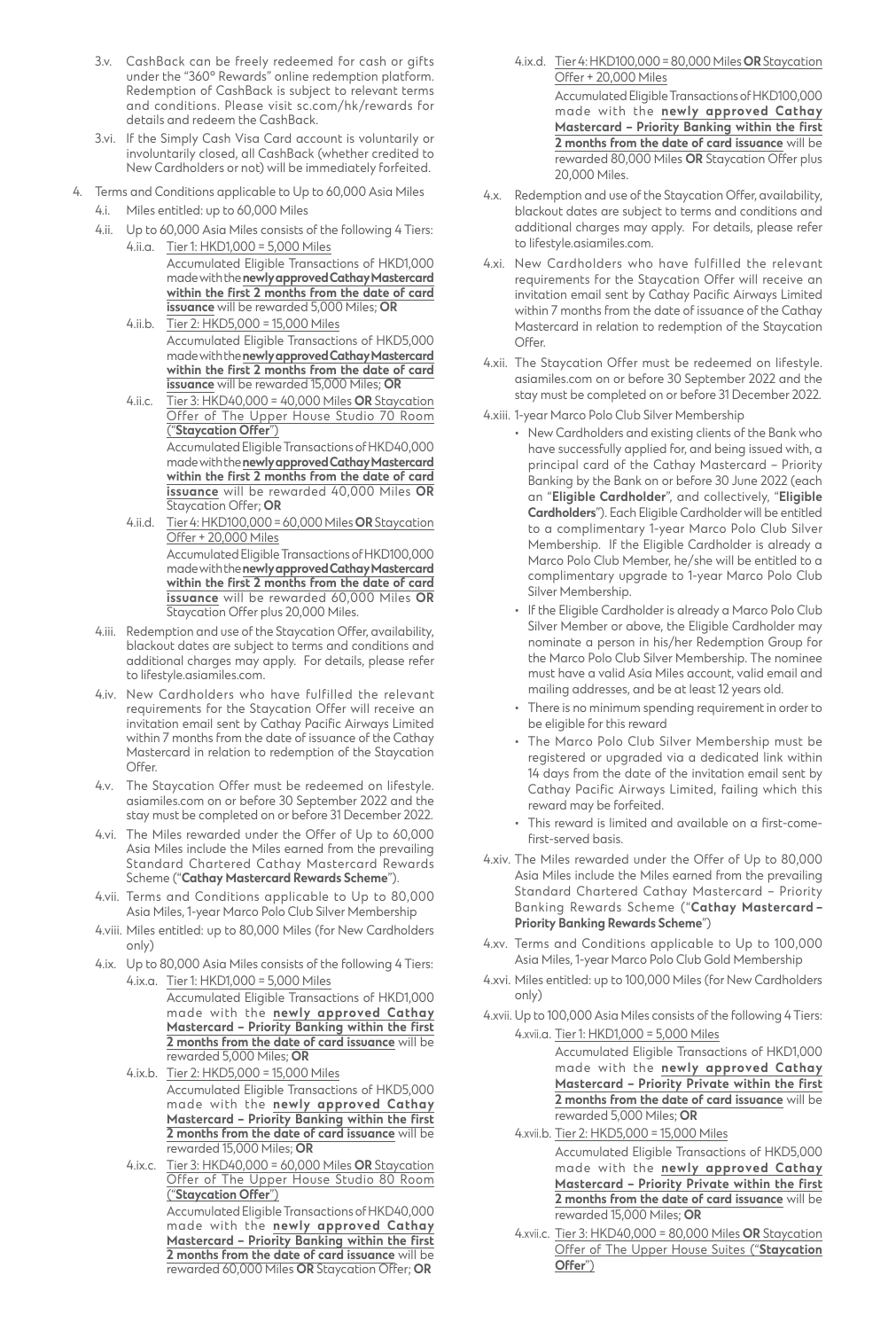Accumulated Eligible Transactions of HKD40,000 made with the **newly approved Cathay Mastercard – Priority Private within the first 2 months from the date of card issuance** will be rewarded 80,000 Miles **OR** Staycation Offer; **OR**

- 4.xvii.d. Tier 4: HKD100,000 = 100,000 Miles **OR** Staycation Offer + 20,000 Miles Accumulated Eligible Transactions of HKD100,000 made with the **newly approved Cathay Mastercard – Priority Private within the first 2 months from the date of card issuance** will be rewarded 100,000 Miles **OR** Staycation Offer plus 20,000 Miles.
- 4.xviii. Redemption and use of the Staycation Offer, availability, blackout dates are subject to terms and conditions and additional charges may apply. For details, please refer to lifestyle.asiamiles.com.
- 4.xix. New Cardholders who have fulfilled the relevant requirements for the Staycation Offer will receive an invitation email sent by Cathay Pacific Airways Limited within 7 months from the date of issuance of the Cathay Mastercard in relation to redemption of the Staycation Offer.
- 4.xx. The Staycation Offer must be redeemed on lifestyle. asiamiles.com on or before 30 September 2022 and the stay must be completed on or before 31 December 2022.
- 4.xxi. 1-year Marco Polo Club Gold Membership
	- • New Cardholders and existing clients of the Bank who have successfully applied for, and being issued with, a principal card of the Cathay Mastercard – Priority Private by the Bank on or before 30 June 2022 (each an "**Eligible Cardholder**", and collectively, "**Eligible Cardholders**"). Each Eligible Cardholder will be entitled to a complimentary 1-year Marco Polo Club Gold Membership. If the Eligible Cardholder is already a Marco Polo Club Member, he/she will be entitled to a complimentary upgrade to 1-year Marco Polo Club Gold Membership.
	- • If the Eligible Cardholder is already a Marco Polo Club Gold Member or above, the Eligible Cardholder may nominate a person in his/her Redemption Group for the Marco Polo Club Gold Membership. The nominee must have a valid Asia Miles account, valid email and mailing addresses, and be at least 12 years old.
	- • There is no minimum spending requirement in order to be eligible for this reward
	- • The Marco Polo Club Gold Membership must be registered or upgraded via a dedicated link within 14 days from the date of the invitation email sent by Cathay Pacific Airways Limited, failing which this reward may be forfeited.
	- • This reward is limited and available on a first-comefirst-served basis.
- 4.xxii. The Miles rewarded under the Offer of Up to 100,000 Asia Miles include the Miles earned from the prevailing Standard Chartered Cathay Mastercard – Priority Private Rewards Scheme ("**Cathay Mastercard – Priority Private Rewards Scheme**").
- 5. Terms and Conditions Applicable to Up to 60,000 Asia Miles/ Up to 80,000 Asia Miles, 1-year Marco Polo Club Silver Membership/Up to 100,000 Asia Miles, 1-year Marco Polo Club Gold Membership
	- 5.i. Upon reaching the maximum limit of Eligible Transactions or from the 3rd month onwards from the date of card issuance (whichever is earlier), New Cardholders will earn the Miles under the Cathay Mastercard/Cathay Mastercard – Priority Banking/Cathay Mastercard – Priority Private Rewards Scheme (as the case may be) (each a "**Prevailing Rewards Scheme**") only. For details, please visit sc.com/hk/cx.
	- 5.ii. For New Cardholders who meet the requirements and are entitled to theWelcome Offer of Up to 60,000 Asia Miles/ Up to 80,000 Asia Miles/Up to 100,000 Asia Miles as the Welcome Offer (each a "**Welcome Offer**"):
- 5.ii.a. New Cardholders will first receive the Miles they can earn under the Prevailing Rewards Scheme in accordance with the timeline stated under the terms and conditions of the Prevailing Rewards Scheme, which Miles will be displayed in the monthly statement of Cathay Mastercard/Cathay Mastercard – Priority Banking/Cathay Mastercard – Priority Private account (as the case may be).
- 5.ii.b. The Bank will then calculate the total amount of Miles that New Cardholders are entitled under the Welcome Offer ("**Total Miles**") and will credit the difference between the Total Miles and the Miles earned under the Prevailing Rewards Scheme (Total Miles minus the Miles earned under the Prevailing Rewards Scheme ("**Remaining Miles Balance**") to the respective New Cardholders' Asia Miles™ membership accounts associated with their Cathay Mastercard/Cathay Mastercard – Priority Banking/Cathay Mastercard – Priority Private (as the case may be). The Miles will be rounded up to the nearest whole number and decimal places will not be included.

#### Example

| Total amount of Miles entitled                          | $= 15,000$ Miles |
|---------------------------------------------------------|------------------|
| under the Welcome Offer                                 |                  |
| The Miles earned under the<br>Prevailing Rewards Scheme | $= 1.000$ Miles  |
| <b>Remaining Miles Balance</b>                          | $= 14,000$ Miles |

- 5.iii. The Bank reserves the right to determine the calculation methods applied under the Welcome Offer. In case of any disputes, the Bank's decision shall be final and conclusive.
- 5.iv. The Bank will provide the relevant information of the cardholders' Asia Miles membership accounts, including family name, given name, membership number and the number of Miles earned to Asia Miles Limited for the crediting of the Miles and to Cathay Pacific Airways Limited for the registration/upgrade of the Marco-Polo Silver/Gold Membership and provision of the Staycation Offer under the Welcome Offer. Upon receiving such information from the Bank, Asia Miles Limited will credit the Miles earned to the respective cardholders' Asia Miles membership accounts within 7 months and Cathay Pacific Airways Limited will send emails regarding registration/upgrade of the Marco-Polo Silver/Gold Membership and the Staycation Offer to the respective cardholder's registered email address within 5 business days and 7 months respectively, from the date of issuance of the Cathay Mastercard/Cathay Mastercard – Priority Banking/Cathay Mastercard – Priority Private (as the case may be).
- 5.v. In the event that any Miles have been credited to Asia Miles membership accounts but the transaction(s) that made up the Eligible Transactions entitling the New Cardholders to the Miles, in whole or in part, is/are subsequently cancelled or refunded, without prior notice to the New Cardholders, the Bank has the right to debit the same amount of the Miles credited from the card account and Asia Miles membership accounts through Asia Miles Limited.
- 5.vi. The Miles earned cannot be converted into bonus points or cash rebate and are non-transferable.
- 5.vii. **Cardholders acknowledge that the Miles earned under the Welcome Offer shall be credited to his/her Asia Miles membership account by Asia Miles Limited, and the Marco-Polo Silver/Gold Membership and the Staycation Offer under the Welcome Offer shall be provided by Cathay Pacific Airways Limited. The Bank will use its best endeavour to provide the necessary information to Asia Miles Limited and Cathay Pacific Airways Limited (as the case may be) to facilitate these purposes; however, the Bank makes no warranty that the Miles earned will be accurately credited to the Asia Miles membership account by Asia Miles Limited or the relevant emails will be correctly sent to the cardholder's registered**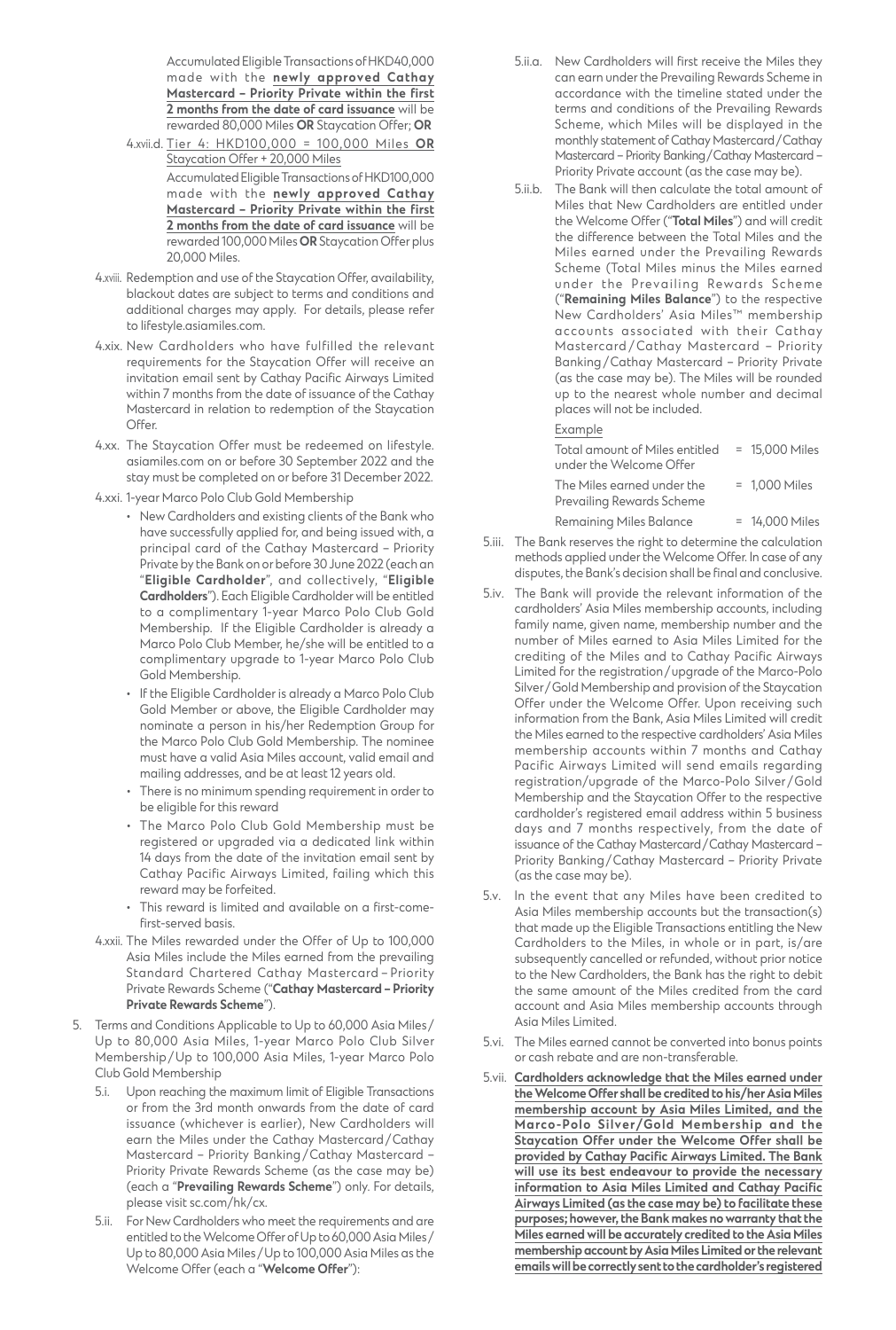**email address for the registration /upgrade of the Marco-Polo Silver/Gold Membership and provision of the Staycation Offer. The Bank accepts no liability for failure or delay in the crediting of the Miles to the cardholder's Asia Miles membership account, the registration or upgrade of the Marco-Polo Silver/Gold Membership nor the provision of the Staycation Offer for any reason beyond the Bank's control. The Bank accepts no liability relating to the Staycation Offer, Marco-Polo Silver/ Gold Membership nor the Miles, including but not limited to the expiry date, usage and redemption.** For enquiries relating to crediting of the Miles, registration or upgrade of the Marco-Polo Silver/Gold Membership, provision of Staycation Offer and the relevant terms and conditions, please contact Asia Miles Limited, Cathay Pacific Airways Limited and/or refer to asiamiles.com, cathaypacific.com and lifestyle.asiamiles.com.

- 5.viii. Terms and conditions apply for redemption and/or use of the Miles, the Marco-Polo Silver/Gold Membership and the Staycation Offer. For details, please visit asiamiles.com, cathaypacific.comandlifestyle.asiamiles. com. The Bank is not obliged to notify you of any changes or latest announcements of Asia Miles Limited and Cathay Pacific Airways Limited.**Cardholders understand and accept that the Bank is not the supplier of the Marco-Polo Silver/Gold Membership, Asia Miles membership account, the Staycation Offer, the Miles and the redeemed items. The Bank shall bear no liability relating to any aspect of the Marco-Polo Silver/ Gold Membership, Asia Miles membership account, the Staycation Offer, the Miles and the redeemed items, including without limitation, their quality, supply, descriptions of the Marco-Polo Silver/Gold Membership, Asia Miles membership account, the Staycation Offer, the Miles and the redeemed items provided by the relevant suppliers, false trade description, misrepresentation, mis-statement, omission, unauthorized representation, unfair trade practices or conduct in connection with the Marco-Polo Silver/Gold Membership, Asia Miles membership account, the Staycation Offer, the Miles and the redeemed items provided by the relevant suppliers, their respective employees, officers and/or agents. The use of the Marco-Polo Silver/Gold Membership, Asia Miles membership account, the Staycation Offer, the Miles and the redeemed items is subject to the terms and conditions as stipulated by the relevant suppliers.**
- 5.ix. Remaining Miles Balance will be forfeited if Asia Miles Limited rejects the crediting of the Miles at the time when they are credited without prior notice.
- 5.x. To credit the Miles earned under the Welcome Offer, New Cardholder must have a valid Asia Miles membership account and must ensure the accuracy and completeness of that information when given. Failing to provide the Asia Miles membership account number or to ensure the accuracy and completeness of the information will result in the Bank forfeiting the Miles earned. The Bank will not make up the Miles nor will it be required to compensate for the forfeiture of the Miles earned.
- 5.xi. If the Eligible Cardholder cancels the principal card of the Cathay Mastercard/Cathay Mastercard – Priority Banking/Cathay Mastercard – Priority Private (as the case may be) within 12 months from the date of card issuance or the relevant card account is otherwise closed, the Marco-Polo Silver/Gold Membership reward will be immediately forfeited at the Bank's sole discretion.
- Terms and Conditions applicable to the Welcome Offer of Up to HKD2,000 CashBack:
	- 6.i. Up to HKD2,000 CashBack which consists of the following 2 Tiers:

Tier 1: HKD4,000 = HKD1,000 CashBack

6.ii. New Cardholders have accumulated Eligible Transactions of HKD4,000 or above with the **newly approved Smart Card within the first 2 months from the date of issuance** will be rewarded HKD1,000 CashBack; AND

### Tier 2: 2.5% CashBack (maximum of HKD1,000 CashBack)

6.iii. Upon having satisfied the accumulated Eligible Transactions requirement under the Tier 1 Welcome Offer, New Cardholders will be entitled to 2.5% CashBack on the amount of Eligible Transactions made in excess of HKD4,000 within the first 4 months from the date of card issuance, subject to a maximum of HKD1,000 CashBack. Example

ANewCardholderhasaccumulatedEligibleTransactions of HKD6,000 with the Smart Card within the first 4 months from the date of card issuance CashBack entitled:

HKD1,000 CashBack under Tier 1 Welcome Offer for the first HKD4,000 accumulated Eligible Transactions

HKD50 CashBack under Tier 2 Welcome Offer for the remaining amount of accumulated Eligible Transactions of HKD2,000 ((HKD6,000 – HKD4,000) x 2.5%)

Total CashBack = HKD1,050

- 6.iv. CashBack earned under this Welcome Offer will be credited within 7 months from the date of issuance of the Smart Card. All CashBack earned will be credited and shown on the "360 Rewards" online redemption platform instead of being automatically credited to the New Cardholders' Smart Card accounts.
- 6.v. CashBack will be rounded up to the nearest Hong Kong dollar and decimal places will not be included.
- 6.vi. In the event that any CashBack has been rewarded to New Cardholders but the transaction(s) that made up the Eligible Transactions entitling the New Cardholders to the CashBack, in whole or in part, is/are subsequently cancelled or refunded, without prior notice to the New Cardholders, the Bank has the right to charge to the Smart Card accounts a monetary amount equivalent to the value of the CashBack credited.
- 6.vii. CashBack can be freely redeemed for cash or gifts under the online catalogue of the platform. Redemption of CashBack is subject to relevant terms and conditions. Please visit sc.com/hk/rewards for details and redeem the CashBack.
- 6.viii. If the Smart Card account is voluntarily or involuntarily closed, all CashBack (whether credited to New Cardholders or not) will be immediately forfeited.
- 7. Terms and Conditions applicable to the Welcome Offer of HKD600 CashBack
	- 7.i. New Cardholders are required to accumulate Eligible Transactions of **HKD5,000 or above** with the newly approved Eligible Card **within the first 2 months from the date of issuance of the first approved Eligible Card**. If New Cardholders have successfully applied for, and being issued with, more than one principal card of Eligible Card by the Bank under this application, Eligible Transactions made with all Eligible Cards will be counted collectively.
	- 7.ii. For the New Cardholders who meet the requirements and are entitled to f) HKD600 CashBack as the Welcome Offer, CashBack will be credited to the first approved Eligible Card account within 7 months from the date of issuance of the first approved Eligible Card.
	- 7.iii. In the event that any CashBack has been credited to New Cardholders account but the transaction(s) that made up the Eligible Transactions entitling the New Cardholders to the CashBack, in whole or in part, is/are subsequently cancelled or refunded, without prior notice to the New Cardholders, the Bank has the right to debit the CashBack from the account of the New Cardholders to which the CashBack was credited or such account of the New Cardholders which the Bank determines to be appropriate at its sole discretion.
- 8. Once the Welcome Offer is chosen at the time of application, it cannot be changed for any alternative in any circumstance. If no or more than one Welcome Offer is chosen at the time of application(s), the Bank will select one of the Welcome Offers for the New Cardholders at its sole discretion.

40F-TnC\_WO\_4\_12/2021 (GEN\_4\_08/2021) AOF-TnC\_WO\_4\_12/2021 (GEN\_4\_08/2021)

Issued by Standard Chartered Bank (Hong Kong) Limited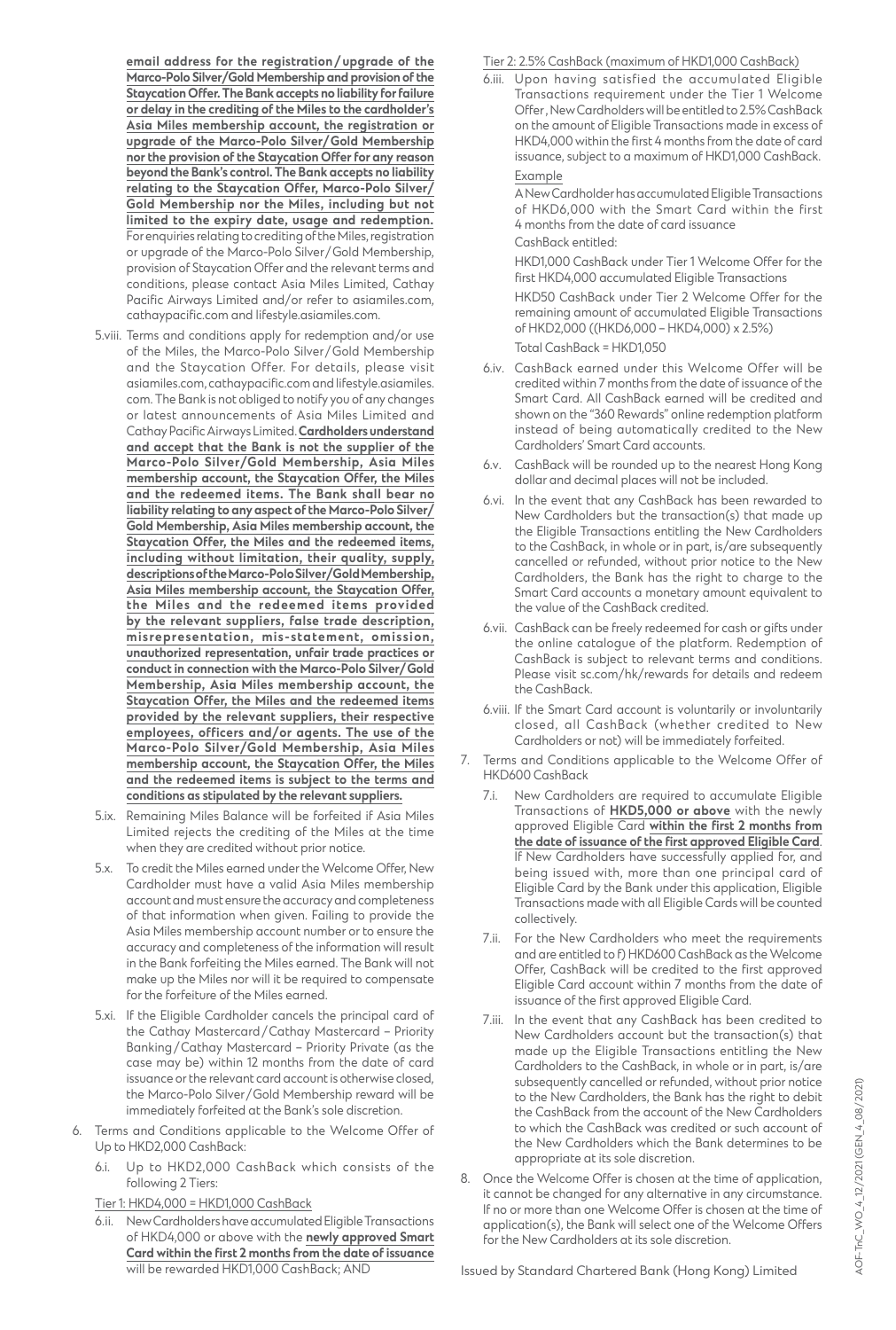

# standard chartered 渣打銀行

# **申請渣打信用卡之重要資料及條款及細則- 迎新禮遇之詳情及條款及細則**

## **迎新禮遇選擇及規格**

- a) HK\$800現金回贈 <禮遇編號:BD22>
	- • **只適用於2022年6月30日或之前成功申請由渣打 銀 行(香港 )有限公 司(「本行」)發行之渣打 Simply Cash Visa卡(「SimplyCash Visa卡」) 主卡之全新信用卡客戶**
	- • 於新批核之 Simply Cash Visa卡獲發出後**首2個 月內**,憑卡累積合資格簽賬滿 HK\$4,000(根據 交易日計算)可獲高達HK\$800現金回贈
- b) 高達 60,000「亞洲萬里通」里數 <禮遇編號:CT00>
	- • 高達60,000「亞洲萬里通」里數(「**里數**」)只適用於 2022年4月30日或之前成功申請由本行發行之 渣打國泰萬事達卡(「國泰萬事達卡」)主卡之全新 信用卡客戶

 此部份禮遇由4個等級組成:

| 新卡獲發出後<br>首2個月內<br>累積合資格簽賬 | 可獲贈里數                                                |  |
|----------------------------|------------------------------------------------------|--|
| 等級1:HK\$1,000              | 5,000里數                                              |  |
| 等級2:HK\$5,000              | 15,000里數                                             |  |
| 等級3:HK\$40,000             | 40,000里數或奕居<br>STUDIO 70 Staycation<br>住宿禮遇 (「住宿禮遇」) |  |
| 等級4:HK\$100,000            | 60,000里數或住宿禮遇<br>+20,000里數                           |  |

- • 透過此部份禮遇所獲贈之里數已包括從現行之 渣打國泰萬事達卡獎賞計劃(「**國泰萬事達卡獎賞 計劃**」)賺取之里數。
- c) 高達 80,000「亞洲萬里通」里數,一年馬可孛羅會 銀卡會籍 <禮遇編號:CT01>
	- • 高達80,000「亞洲萬里通」里數(「**里數**」)只適用於 2022年4月30日或之前成功申請由本行發行之渣打 國泰萬事達卡 – 優先理財(「國泰萬事達卡 – 優先 理財」)主卡之全新信用卡客戶

 此部份禮遇由4個等級組成:

| 新卡獲發出後<br>首2個月內<br>累積合資格簽賬 | 可獲贈里數                |  |
|----------------------------|----------------------|--|
| 等級1:HK\$1,000              | 5,000里數              |  |
| 等級2:HK\$5,000              | 15,000里數             |  |
| 等級3:HK\$40,000             | 60,000里數或奕居          |  |
|                            | STUDIO 80 Staycation |  |
|                            | 住宿禮遇 (「住宿禮遇」)        |  |
| 等級4:HK\$100,000            | 80,000里數或住宿禮遇        |  |
|                            | +20,000里數            |  |

- • 透過此部份禮遇所獲贈之里數已包括從現行之 渣打國泰萬事達卡 – 優先理財獎賞計劃(「**國泰 萬事達卡 – 優先理財獎賞計劃**」)賺取之里數。
- • 於2022 年 6 月30日或之前成功申請並獲發國泰 萬事達卡 – 優先理財主卡之全新信用卡客戶及 現有客戶(「**合資格持卡人**」)。每名合資格持卡人 可免費獲贈馬可孛羅會銀卡會籍一年。如合資格 持卡人已為馬可孛羅會會員,他/她可免費升級為 一年馬可孛羅會銀卡會員。
- d) 高達 100,000 「亞洲萬里通」 里數, 一年馬可孛羅會 金卡會籍 <禮遇編號:CT02>
	- • 高達100,000「亞洲萬里通」里數(「**里數**」)只適用於 2022年4月30日或之前成功申請由本行發行之渣打 國泰萬事達卡 – 優先私人理財(「國泰萬事達卡 – 優先私人理財」)主卡之全新信用卡客戶

 此部份禮遇由4個等級組成:

| 新卡獲發出後<br>首2個月內<br>累積合資格簽賬 | 可獲贈里數                                        |  |
|----------------------------|----------------------------------------------|--|
| 等級1:HK\$1,000              | 5,000里數                                      |  |
| 等級2:HK\$5,000              | 15,000里數                                     |  |
| 等級3:HK\$40,000             | 80,000里數或奕居套房<br>Staycation 住宿禮遇<br>(「住宿禮遇」) |  |
| 等級4:HK\$100,000            | 100,000里數或住宿禮遇<br>+20,000里數                  |  |

- • 透過此部份禮遇所獲贈之里數已包括從現行之 渣打國泰萬事達卡 – 優先私人理財獎賞計劃(「**國泰 萬事達卡 – 優先私人理財獎賞計劃**」)賺取之里數。
- • 於2022 年 6 月30日或之前成功申請並獲發國泰 萬事達卡 – 優先私人理財主卡之全新信用卡客戶及 現有客戶(「**合資格持卡人**」)。每名合資格持卡人 可免費獲贈馬可孛羅會金卡會籍一年。如合資格 持卡人已為馬可孛羅會會員,他/她可免費升級為 一年馬可孛羅會金卡會員。
- e) 高達HK\$2,000現金回贈 <禮遇編號:SC22>
	- • **只適用於2022年6月30日或之前成功申請由本行 發行之渣打Smart信用卡(「Smart Card」)主卡之 全新信用卡客戶**
	- • 迎新禮遇高達HK\$2,000現金回贈由2個等級組成:

等級1:HK\$4,000 = HK\$1,000現金回贈

• 全新信用卡客戶**於Smart卡獲發出後首2個月內** 憑卡累積合資格簽賬滿HK\$4,000可獲贈 HK\$1,000現金回贈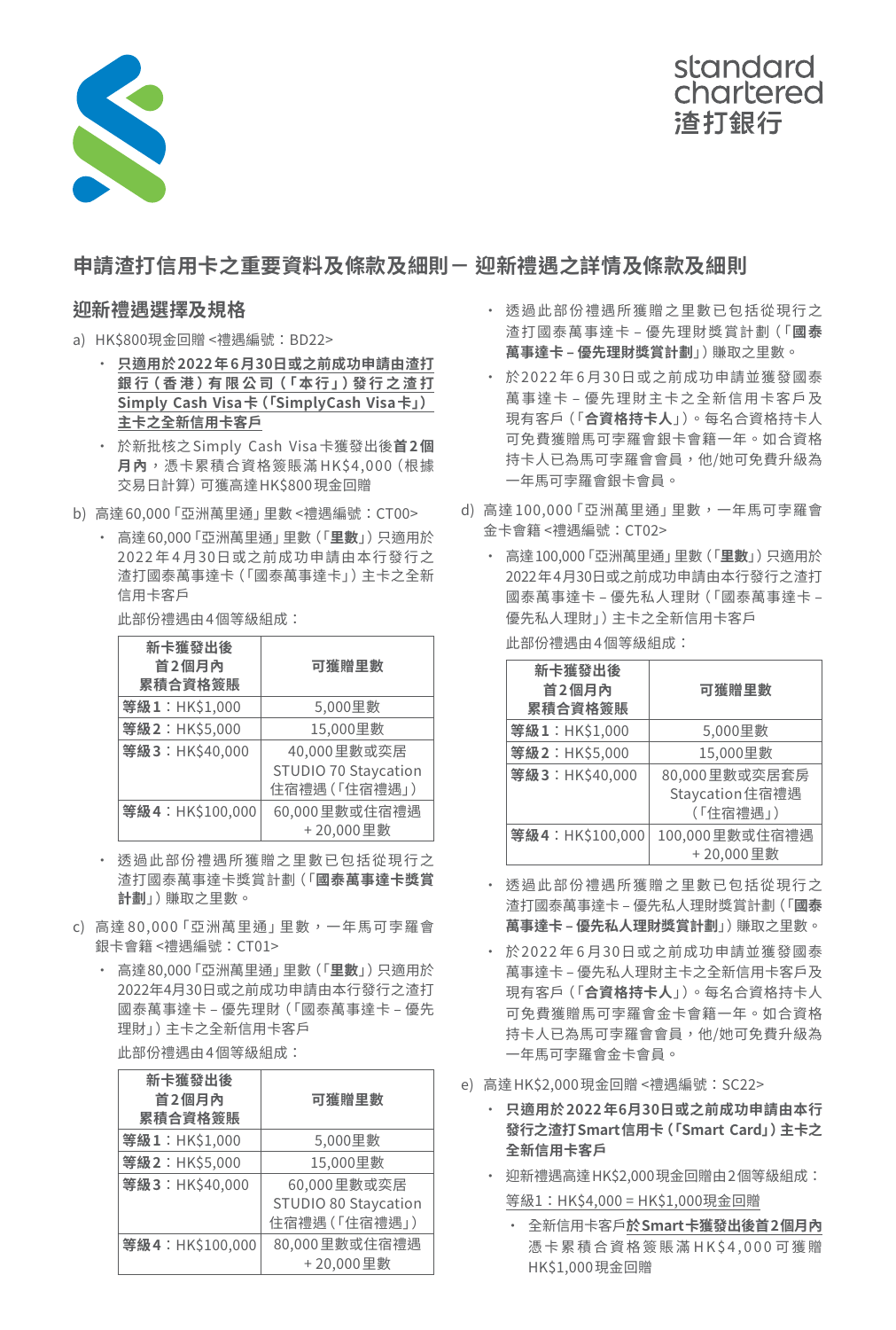等級2:2.5%現金回贈(上限為HK\$1,000現金回贈)

- 於達到等級1累積合資格簽賬後,全新信用卡 客戶**於 Smart 卡獲發出後首 4 個月內**之任何 合資格簽賬可獲2.5%現金回贈,上限為 HK\$1,000現金回贈。
- • 上限為HK\$1,000
- f) HK\$600現金回贈 <禮遇編號:BJ20>
	- • 只適用於 2022年 6月30日或之前成功申請由本行 發行之信用卡主卡之全新信用卡客戶
	- 於新批核之合資格信用卡獲發出後首2個月內, 憑卡累積合資格簽賬滿 HK\$5,000(根據交易日 計算)可獲高達HK\$600現金回贈

# **迎新禮遇條款及細則**

### **A. 一般條款及細則**

- 1. 全新信用卡客戶須於2021年12月31日至2022年3月31日 (包括首尾兩天)(「**推廣期**」)內遞交信用卡申請及符合 以下所述之要求,方可獲贈迎新禮遇(「**迎新禮遇**」)。
- 2. 全新信用卡客戶為現時並未持有及於現時所申請以下 部份指定之信用卡主卡批核日起計之過去6個月內沒有 取消任何由本行發行之渣打信用卡或 MANHATTAN 信用卡主卡之申請人(「**全新信用卡客戶**」)。
- 3. 「**合資格簽賬**」須為零售購物簽賬(包括本地及海外)、 網上消費或已誌賬之分期付款金額。不合資格之簽賬 包括但不限於現金透支、兌換籌碼、繳交保險費用、 「八達通自動增值」服務、透過互聯網 /自動櫃員機 / 電話銀行服務或其他繳費方法繳付之賬項(包括但 不限於稅項及公共事務賬項)、任何金錢 / 電子貨幣 轉賬(包括但不只限於任何透過個人對個人(P2P)支付 服務或流動裝置 /應用程式 /電子轉賬平台的轉賬)、 未誌賬 /取消 /退款 /偽造 /未經許可的交易、任何由 合資格信用卡轉賬 /增值到任何由本行不時指定之 賬戶包括但不限於八達通 O!ePay及支付寶賬戶或 本行不時新增之電子付款賬戶之金額。
- 4. 有關之信用卡賬戶必須於安排迎新禮遇或郵寄迎新 禮遇換領信(視乎情況而定)時仍為有效、無拖欠任何 信用卡賬項及信用狀況良好,否則本行有權取消安排 迎新禮遇予有關全新信用卡客戶(視乎情況而定)。
- 5. 迎新禮遇不可轉讓 、退換或兌換現金。
- 6. 於推廣期內不論遞交申請及成功申請之次數多寡, 登入渣打網上理財次數多寡及憑一張或以上之信用卡 符合有關要求,**每位全新信用卡客戶只可獲贈迎新 禮遇一次。**本行保留全新信用卡客戶享有迎新禮遇之 最終決定權。
- 7. **全新信用卡客戶必須保留有關之信用卡簽賬存根正本 或網上消費紀錄以作核對之用及於有任何簽賬爭議時, 提供予本行作進一步調查。所有已遞交予本行用作 核對及調查之簽賬存根或網上消費紀錄將不獲發還。**
- 8. 已獲贈迎新禮遇之全新信用卡客戶若在新卡發出後 一年內取消有關信用卡,**本行保留權利收取相等於 迎新禮遇價值之費用。**
- 9. 條款及細則所述之所有信用卡及銀行產品及服務須受 相關之資格、申請程序及產品條款及細則約束,詳情 請向本行職員查詢。
- 10.條款及細則所述之任何簽賬要求為積分、禮品、現金 回贈或年費豁免推廣優惠(視乎情況而定)之一部份, 信用卡客戶毋須必須符合此要求亦可申請及獲開立 任何一種銀行產品或服務。任何一種產品或服務亦可 獨立申請及獲開立。
- 11. **全新信用卡客戶明白及接納本行並非所提供之里數/ 產品 /服務 /禮品 /會籍之供應商。因此有關各項里數 / 產品/服務 /禮品 /會籍的各方面(包括但不限於質素、 供應量、里數 /產品 /服務 /禮品 /會籍之陳述、任何 虛假商品說明或具有誤導性、含糊、遺漏、不明確或 有關供應商之僱員、負責人及/或代理人之不良營商 手法),本行毋須負上任何責任。所有里數 / 產品 / 服務 /禮品 /會籍之使用須受有關供應商所訂定之條款 及細則約束(如適用)。**

### 12. 本行之員工**不會獲贈迎新禮遇。**

- 13. 本行保留隨時更改、延長、終止及/或取消本優惠或修訂 條款及細則之權利。成功申請的任何優惠受供應量 限制,本行可能在毋須事先通知的情況下而酌情更改 優惠詳情。如有任何爭議,本行保留最終決定權。
- 14. 中英文版之內容如有歧義, 概以英文版本為準。

### **B. 適用於迎新禮遇之其他條款及細則**

- 1. 全新信用卡客戶 (定義參閣 A部份條款 2) 若符合以下 要求,將可獲贈其中**一份**列於以下B部份條款2.所述 之迎新禮遇。
- 2. 迎新禮遇包括:

| 合資格信用卡類別                | 抑新禮遇                                       |
|-------------------------|--------------------------------------------|
| 渣打 Simply<br>Cash Visa卡 | a) HK\$800 現金回贈                            |
| 渣打國泰萬事達卡                | b) 高達60,000 「亞洲萬里通」<br>里數                  |
| 渣打國泰萬事達卡 –<br>優先理財      | c) 高達80,000「亞洲萬里通」<br>里數, 一年馬可孛羅會<br>銀卡會籍  |
| 渣打國泰萬事達卡 –<br>優先私人理財    | d) 高達100,000「亞洲萬里通」<br>里數, 一年馬可孛羅會<br>金卡會籍 |
| 渣打Smart信用卡              | e) 高達 HK\$2,000 現金回贈                       |
| 所有合資格信用卡                | f) HK\$600現金回贈                             |

- 3. 適用於HK\$800現金回贈之條款及細則:
	- 3.i. 全新信用卡客戶於**Simply Cash Visa卡獲發出 後首 2個月內**憑卡累積合資格簽賬滿HK\$4,000 可獲贈HK\$800現金回贈。
	- 3.ii. 透過此現金回贈禮遇所獲贈之現金回贈將於 Simply Cash Visa卡獲發出後7個月內顯示 「360°全面賞」網上換領平台,而不會自動存入 全新信用卡客戶之Simply Cash Visa卡賬戶。
	- 3.iii. 現金回贈將被調高至最接近之元位而不包括 小數位之數額。
	- 3.iv. 如全新信用卡客戶於任何現金回贈存入後,取消 部份或全部用作計算現金回贈之合資格簽賬 或就其退款,本行有權從Simply Cash Visa卡 賬戶內扣除相等於該已存入之現金回贈金額而 毋須預先通知。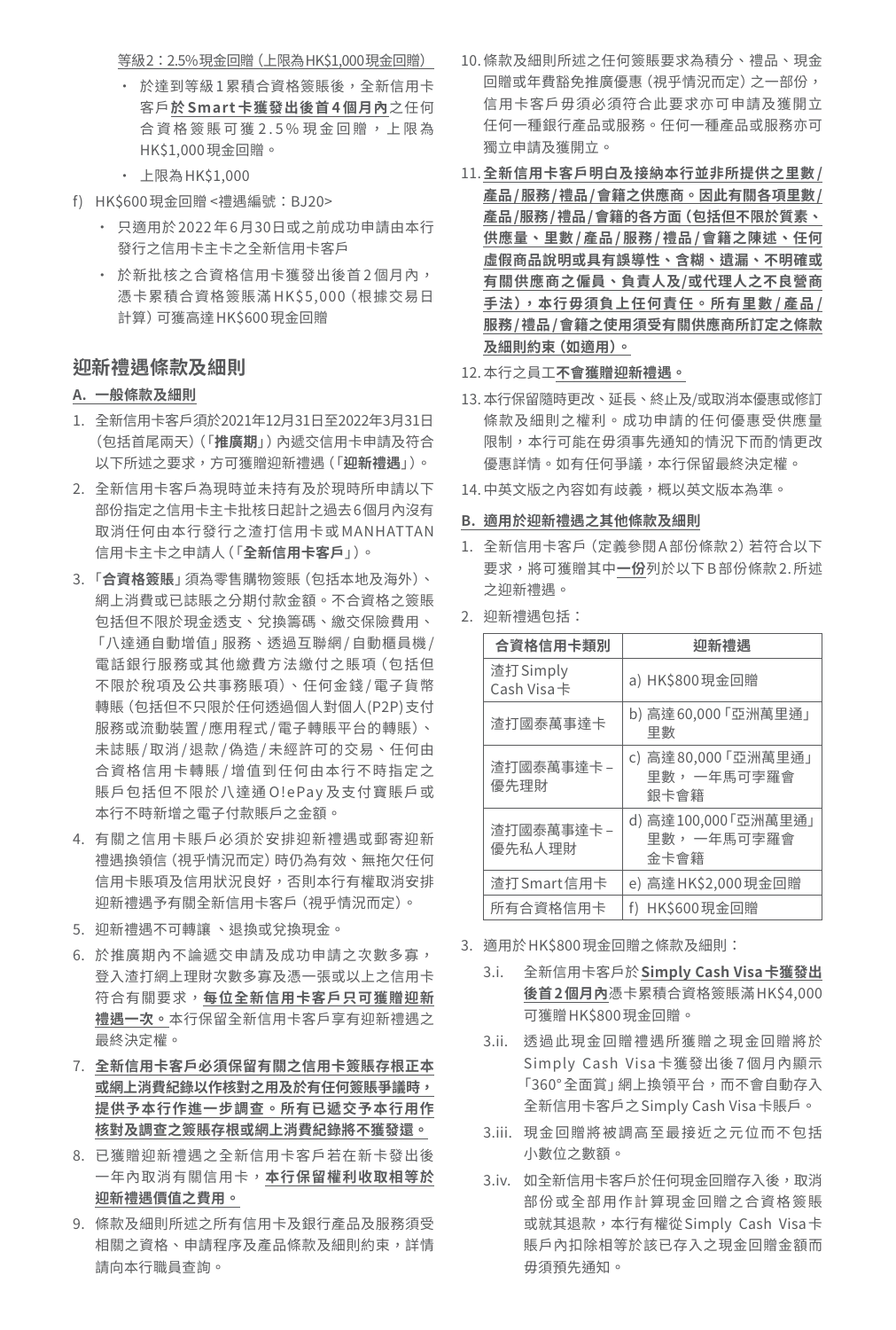- 3.v. 現金回贈於「360° 全面賞」網上換領平台可作 換領現金或禮品之用。現金回贈換領受有關 條款及細則約束,請瀏覽 sc.com/hk/rewards 以參閱現金回贈之詳情及換領現金回贈。
- 3.vi. 如自願或被非自願取消 Simply Cash Visa卡 賬戶,所有現金回贈(不論是否已存入信用卡 賬戶)將被即時取消。
- 4. 適用於高達60,000「亞洲萬里通」里數之條款及細則:
	- 4.i. 可賺取之里數:高達60,000里數(只適用於 全新信用卡客戶)
	- 4.ii. 高達 60,000 「亞洲萬里通」 里數包括 4部份: 4.ii.a. 等級1:HK\$1,000 = 5,000里數
		- 於 **新批核之國泰萬事達卡獲發出後 首 2 個月內**,憑該卡累積合資格簽賬滿 HK\$1,000可獲贈5,000里數;**或**
		- 4.ii.b. 等級2:HK\$5,000 = 15,000里數 於 **新批核之國泰萬事達卡獲發出後 首 2 個月內**,憑該卡累積合資格簽賬滿 HK\$5,000可獲贈15,000里數;**或**
		- 4.ii.c. 等級3:HK\$40,000 = 40,000里數**或**奕居 STUDIO 70 Staycation住宿禮遇(「**住宿 禮遇**」)

於 **新批核之國泰萬事達卡獲發出後 首 2 個月內**,憑該卡累積合資格簽賬滿 HK\$40,000 可獲贈 40,000 里數**或**住宿 禮遇;**或**

4.ii.d. 等級4:HK\$100,000 = 60,000里數**或**住宿 禮遇 + 20,000里數

> 於 **新批核之國泰萬事達卡獲發出後 首 2 個月內**,憑該卡累積合資格簽賬滿 HK\$100,000可獲贈60,000里數或住宿 禮遇及20,000里數。

- 4.iii. 住宿禮遇之兌換及使用,可供住宿房間,不適用 日期受條款及細則約束,並且可能會收取額外 費用。詳情請瀏覽lifestyle.asiamiles.com。
- 4.iv. 符合住宿禮遇要求之全新信用卡客戶將在國泰 萬事達卡獲發出後7個月內收到國泰航空有限 公司發送之電子郵件邀請函。
- 4.v. 住宿禮遇必須於 2022年 9月 30 日或之前於 lifestyle.asiamiles.com兌換,且住宿必須於 2022 年12月31日或之前完成。
- 4.vi. 透過此部份禮遇所獲贈之里數已包括從現行之 渣打國泰萬事達卡獎賞計劃(「**國泰萬事達卡 獎賞計劃**」)賺取之里數。
- 4.vii. 適用於高達 80,000 「亞洲萬里通」 里數, 一年 馬可孛羅會銀卡會籍之條款及細則。
- 4.viii. 可賺取之里數:高達80,000里數(只適用於 全新信用卡客戶)
- 4.ix. 高達 80,000 「亞洲萬里通」 里數包括 4 部份:

4.ix.a. 等級1:HK\$1,000 = 5,000里數 於**新批核之國泰萬事達卡 – 優先理財 獲發出後首2個月內**,憑該卡累積合資格 簽賬滿HK\$1,000可獲贈5,000里數;**或**

4.ix.b. 等級2:HK\$5,000 = 15,000里數

- 於**新批核之國泰萬事達卡 – 優先理財 獲發出後首2個月內**,憑該卡累積合資格 簽賬滿HK\$5,000可獲贈15,000里數;**或**
- 4.ix.c. 等級3:HK\$40,000 = 60,000里數**或**奕居 STUDIO 80 Staycation住宿禮遇(「**住宿 禮遇**」)

於**新批核之國泰萬事達卡 – 優先理財 獲發出後首2個月內**,憑該卡累積合資格 簽賬滿HK\$40,000可獲贈60,000里數**或** 住宿禮遇;**或**

- 4.ix.d. 等級4:HK\$100,000 = 80,000里數**或**住宿 禮遇 + 20,000里數 於**新批核之國泰萬事達卡 – 優先理財 獲發出後首2個月內**,憑該卡累積合資格 簽賬滿HK\$100,000可獲贈80,000里數 **或**住宿禮遇及20,000里數。
- 4.x. 住宿禮遇之兌換及使用,可供住宿房間,不適用 日期受條款及細則約束,並且可能會收取額外 費用。詳情請瀏覽lifestyle.asiamiles.com。
- 4.xi. 符合住宿禮遇要求之全新信用卡客戶將在國泰 萬事達卡獲發出後7個月內收到國泰航空有限 公司發送之電子郵件邀請函。
- 4.xii. 住宿禮遇必須於 2022 年 9月 3 0 日或之前於 lifestyle.asiamiles.com兌換,且住宿必須於 2022 年12月31日或之前完成。
- 4.xiii. 一年馬可孛羅會銀卡會籍
	- • 此禮遇適用於2022年 6月30日或之前成功 申請並獲發國泰萬事達卡 – 優先理財主卡之 全 新 信 用 卡 客 戶 及 現 有 客 戶(「 **合資格 持卡人**」)。每名合資格持卡人可免費獲贈 馬可孛羅會銀卡會籍一年。如合資格持卡人 已為馬可孛羅會會員,他/她可免費升級為 一年馬可孛羅會銀卡會員。
	- • 如合資格持卡人為馬可孛羅會銀卡會員或 以上,合資格持卡人可提名他/她兌換名單 之成員為馬可孛羅會銀卡會員。被提名者 必須持有有效的亞洲萬里通戶口、有效的 電子郵件和郵寄地址及必須年滿12歲。
	- • 此禮遇不設最低簽賬要求
	- • 馬可孛羅會銀卡會籍必須在國泰航空有限 公司發出電子郵件邀請函當日起14日內 透過邀請函內之專用連結註冊或升級,否則 將喪失此禮遇。
	- • 此禮遇數量有限,先到先得。
- 4.xiv. 透過此部份禮遇所獲贈之里數已包括從現行之 渣打國泰萬事達卡 – 優先理財獎賞計劃(「**國泰 萬事達卡 – 優先理財獎賞計劃**」)賺取之里數。
- 4.xv. 適用於高達 100,000 「亞洲萬里通」 里數, 一年 馬可孛羅會金卡會籍之條款及細則。
- 4.xvi. 可賺取之里數:高達100,000里數(只適用於 全新信用卡客戶)
- 4.xvii. 高達 100,000 「亞洲萬里通」 里數包括 4部份:

4.xvii.a. 等級1:HK\$1,000 = 5,000里數

於**新批核之國泰萬事達卡 – 優先私人 理財獲發出後首 2 個月內**,憑該卡累積 合資格簽賬滿 HK\$1,000 可獲贈 5,000 里數;**或**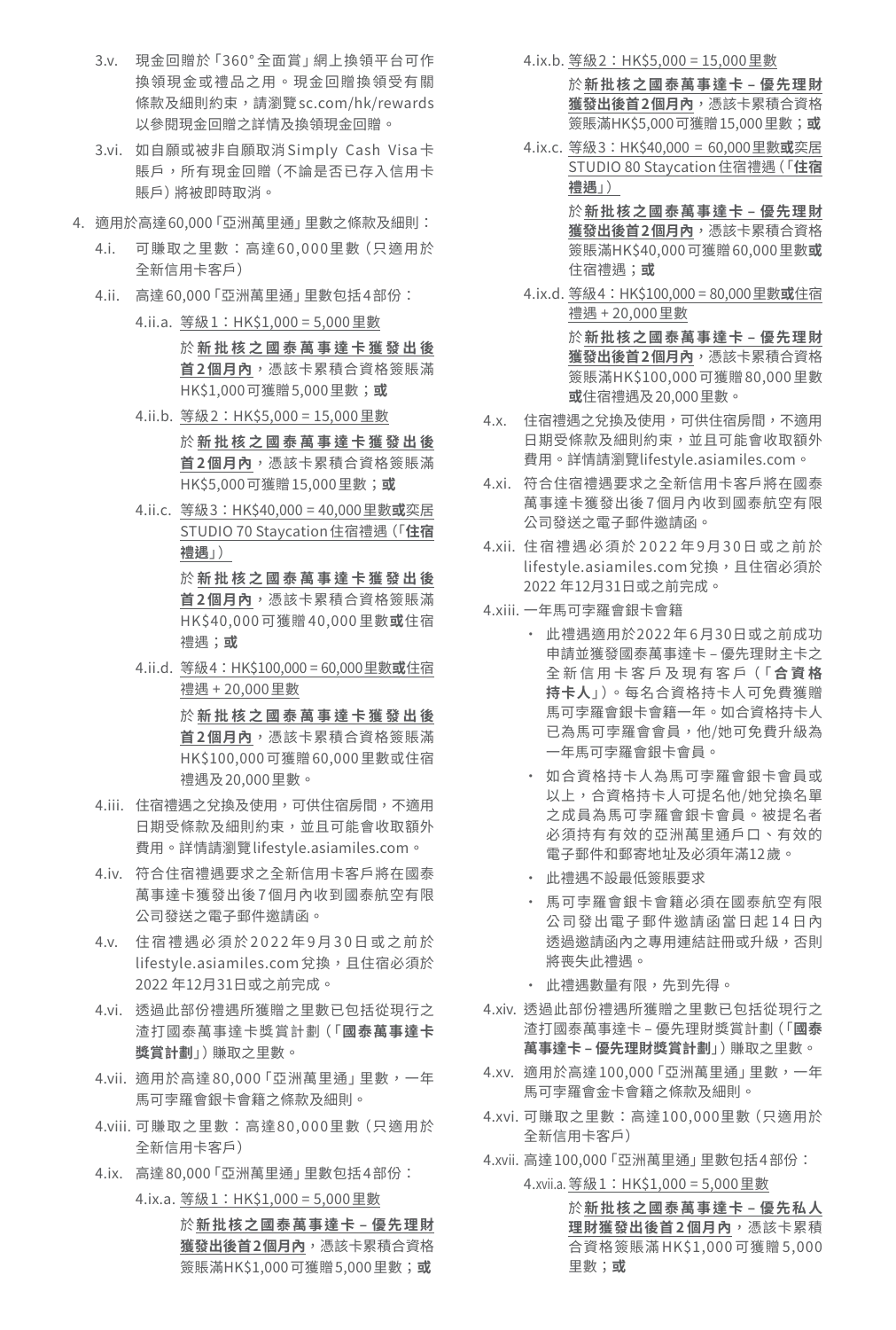- 4.xvii.b.等級2:HK\$5,000 = 15,000里數
	- 於**新批核之國泰萬事達卡 – 優先私人 理財獲發出後首 2 個月內**,憑該卡累積 合資格簽賬滿HK\$5,000可獲贈15,000 里數;**或**
- 4.xvii.c. 等級3:HK\$40,000 = 80,000里數**或**奕居 套房Staycation住宿禮遇(「**住宿禮遇**」) 於**新批核之國泰萬事達卡 – 優先私人**

**理財獲發出後首 2 個月內**,憑該卡累積 合資格簽賬滿HK\$40,000可獲贈80,000 里數**或**住宿禮遇;**或**

- 4.xvii.d.等級4:HK\$100,000 = 100,000里數**或** 住宿禮遇 + 20,000里數 於**新批核之國泰萬事達卡 – 優先私人 理財獲發出後首 2 個月內**,憑該卡累積 合資格簽賬 滿 HK\$100,00 0 可 獲 贈 100,000里數**或**住宿禮遇及20,000里數。
- 4.xviii. 住宿禮遇之兌換及使用, 可供住宿房間, 不適用 日期受條款及細則約束,並且可能會收取額外 費用。詳情請瀏覽lifestyle.asiamiles.com。
- 4.xix. 符合住宿禮遇要求之全新信用卡客戶將在國泰 萬事達卡獲發出後7個月內收到國泰航空有限 公司發送之電子郵件邀請函。
- 4.xx. 住宿禮遇必須於 2022年9月30日或之前於 lifestyle.asiamiles.com兌換,且住宿必須於 2022 年12月31日或之前完成。
- 4.xxi. 一年馬可孛羅會金卡會籍
	- • 於2022年 6月30日或之前成功申請並獲發 國泰萬事達卡 – 優先私人理財主卡之全新 信用卡客戶及現有客戶(「**合資格持卡人**」)。 每名合資格持卡人可免費獲贈馬可孛羅會 金卡會籍一年。如合資格持卡人已為馬可 孛羅會會員,他/她可免費升級為一年馬可 孛羅會金卡會員。
	- • 如合資格持卡人為馬可孛羅會金卡會員或 以上,合資格持卡人可提名他/她兌換名單 之成員為馬可孛羅會金卡會員。被提名者 必須持有有效的亞洲萬里通戶口、有效的 電子郵件和郵寄地址及必須年滿12歲。
	- • 此禮遇不設最低簽賬要求
	- • 馬可孛羅會金卡會籍必須在國泰航空有限 公司發出電子郵件邀請函當日起14日內 透過邀請函內之專用連結註冊或升級,否則 將喪失此禮遇。
	- • 此禮遇數量有限,先到先得。
- 4.xxii. 透過此部份禮遇所獲贈之里數已包括從現行之 渣打國泰萬事達卡 – 優先私人理財獎賞計劃 (「**國泰萬事達卡 – 優先私人理財獎賞計劃**」) 賺取之里數。
- 5. 適用於適用於高達 60,000「亞洲萬里通」里數 / 高達 80,000「亞洲萬里通」里數,一年馬可孛羅會銀卡會籍/ 高達 100,000「亞洲萬里通」里數,一年馬可孛羅會 金卡會籍之條款及細則:
	- 5.i. 已累積合資格簽賬達至上限或從新卡獲發出後 第 3個月起(以較前者為準),全新信用卡客戶 只可透過國泰萬事達卡 /國泰萬事達卡 – 優先 理財 /國泰萬事達卡 – 優先私人理財獎賞計劃 (視乎情況下)(其中一個「**現行獎賞計劃**」)賺取 里數。詳情請參閱 sc.com/hk/cx。
- 5.ii. 符合要求並符合資格獲贈迎新禮遇高達 60,000 「亞洲萬里通」里數 /高達80,000「亞洲萬里通」 里數 / 高達 100,000「亞洲萬里通」里數(其中 一個「**迎新禮遇**」)之全新信用卡客戶:
	- 5.ii.a. 全新信用卡客戶將根據現行獎賞計劃 條款及細則所述之時間先獲贈透過現行 獎賞計劃所賺取之里數。有關里數將 顯示於國泰萬事達卡 / 國泰萬事達卡 – 優先理財 /國泰萬事達卡 – 優先私人理財 月結單上。
	- 5.ji.b. 其後,本行將計算全新信用卡客戶於 迎新禮遇獲贈之總里數(「總里數」), 並將總里數與現行獎賞計劃所獲贈之 里數的差額(總里數減去現行獎賞計劃 所獲贈之里數)(「剩餘里數」)存入有關 全新信用卡客戶與國泰萬事達卡 /國泰 萬事達卡 – 優先理財 /國泰萬事達卡 – 優先私人理財相連之「亞洲萬里通」 賬戶內(視乎情況下)。里數將進位以 整數計算及不包括小數位之數額。

例子:

| 從迎新禮遇    | = 15,000里數 |
|----------|------------|
| 所獲贈之總里數  |            |
| 诱猧現行獎嘗計劃 | = 1,000里數  |
| 所獲贈之里數   |            |
| 剩餘里數     | = 14,000里數 |

- 5.iii. 本行保留權利決定迎新禮遇之計算方法。如有 任何爭議,本行保留最終決定權。
- 5.iv. 本行將提供持卡人之「亞洲萬里通」會員之有關 資料,包括姓氏、姓名、會員號碼及所獲贈之 里數至亞洲萬里通有限公司作存入迎新禮遇之 里數之用及提供至國泰航空有限公司登記 /升級 馬可孛羅會銀卡 / 金卡會籍及提供住宿禮遇。 亞洲萬里通有限公司將於國泰萬事達卡 /國泰 萬事達卡 – 優先理財 /國泰萬事達卡 – 優先私人 理財獲發出後起7個月內將里數存入相關持卡 人之「亞洲萬里通」賬戶及國泰航空有限公司將 分別於5個工作日內及7個月內發送註冊 /升級 馬可孛羅會銀卡/金卡會籍及住宿禮遇之電子郵件 至持卡人的登記電子郵件地址(視乎情況下)。
- 5.v. 如全新信用卡客戶於里數存入「亞洲萬里通」 賬戶後,取消部份或全部用作計算里數之合資格 簽賬或就其退款,本行有權從信用卡賬戶及透過 亞洲萬里通有限公司從「亞洲萬里通」賬戶內扣除 相等於該簽賬金額之里數而毋須事先通知。
- 5.vi. 里數不可兌換成積分或現金回贈,亦不可轉讓。
- 5.vii. **持卡人確認迎新禮遇分別由亞洲萬里通有限 公司將所獲贈之里數存入客戶之「亞洲萬里通」 賬戶、及由國泰航空有限公司提供馬可孛羅會 銀卡 / 金卡會籍及住宿禮遇。為此本行將盡力 向亞洲萬里通有限公司及國泰航空有限公司 (視乎情況下)提供所需資料,但對於亞洲萬里通 有限公司能否準確存入里數至「亞洲萬里通」 賬戶、註冊 /升級馬可孛羅會銀卡 /金卡會籍及**